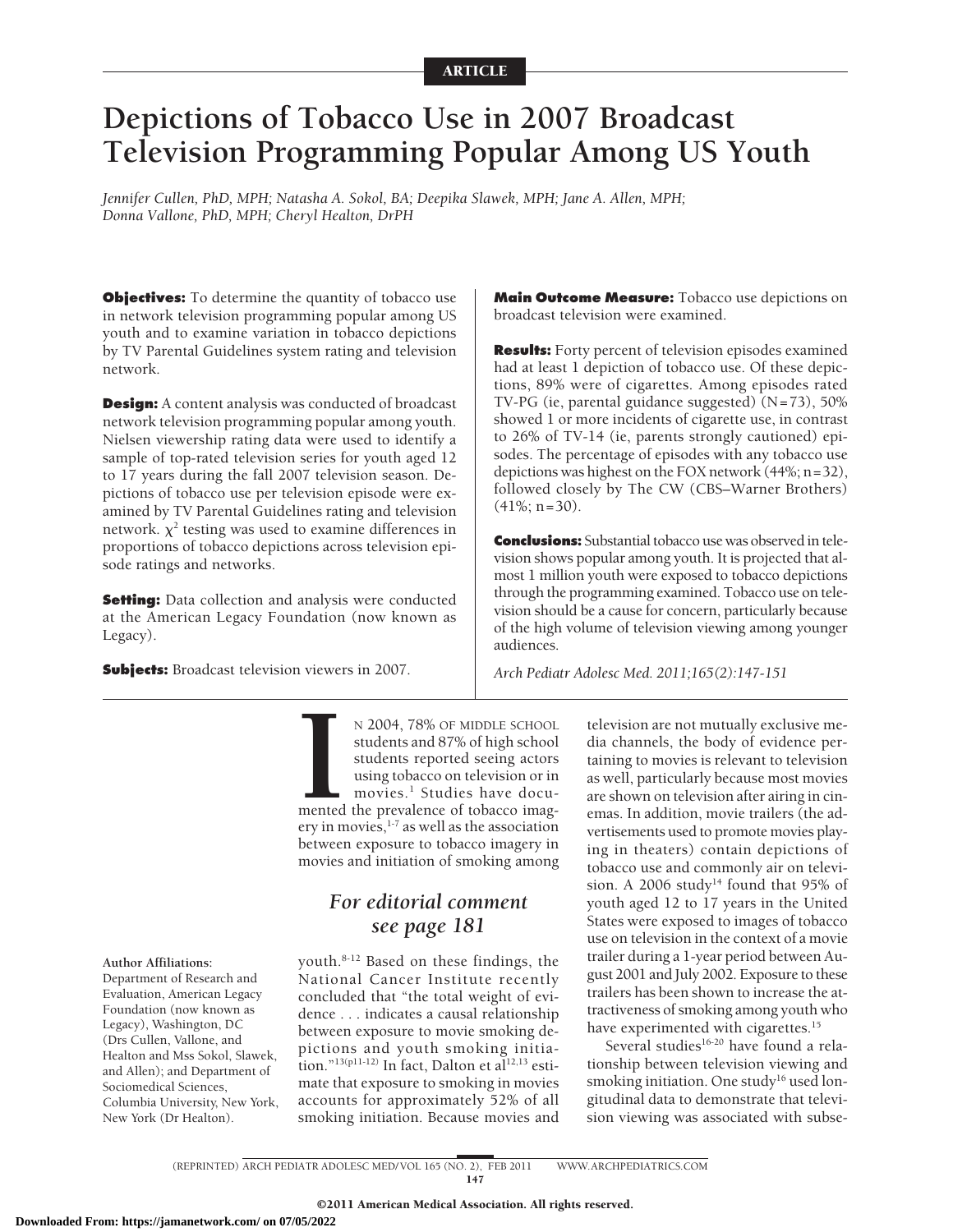quent initiation; another study<sup>17</sup> noted a quadratic relationship, with risk for initiation increasing markedly with more hours of television viewing. However, these studies do not document the number or prevalence of tobacco depictions in the televised content, nor do they make any claim regarding a causal association between televised tobacco depictions and youth smoking initiation. Other investigations have documented the prevalence of televised tobacco depictions within popular television series, such as *The Simpsons*, 21,22 and across multiseries samples that are designed to represent popular television more broadly.<sup>23-27</sup> The most recent data on US youth are from an Office of National Drug Control Policy study<sup>28</sup> conducted in 1998. The study found tobacco depictions in 20% and tobacco-related dialogue in 23% of the sampled episodes, which were drawn from the 20 top-rated situation comedies or dramas popular among US youth aged 12 to 17 years. The study also found tobacco imagery in 6% of programs rated TV-G (defined as appropriate for a general audience), 20% of programs rated TV-PG (ie, parental guidance suggested), and 24% of programs rated TV-14 (ie, parents strongly cautioned).

The objective of this study was to provide current information about the potential exposure of US youth to tobacco imagery via television by quantifying the number of tobacco use depictions in a sample of television programs popular with youth aged 12 to 17 years during the fall 2007 season. We also compare the quantity of tobacco use across television rating categories and television networks.

#### METHODS

#### **SAMPLE SELECTION**

The sample for this study included new television programming popular among an audience aged 12 to 17 years that aired on broadcast television during prime-time hours in the fall season of 2007 (September 21 through December 31, 2007). Prime time is defined as the part of day during which the greatest television viewership takes place,<sup>29</sup> usually 8 to 11 PM. Programming that achieved a top 15 viewership rating among those aged 12 to 17 years according to Nielsen30 viewership data were selected for the sample. Sporting events, movies, awards programming, rerun episodes, and programming on cable television were excluded from the sample. Because of the Hollywood writers' strike in December 2007, two of these series (*Family Guy* and *House*) did not air new programming during the last month of the study period. The final study sample included 73 episodes representing the following 8 television series: *American Dad*, *America's Next Top Model*, *Desperate Housewives*, *Family Guy*, *Gossip Girl*, *Heroes*, *House*, and *The Simpsons*. All 73 episodes aired on 1 of the following 4 national broadcast television networks: ABC, FOX, NBC, or The CW (CBS–Warner Brothers). These 8 series represent an estimated 61.5 hours of television programming over a 14-week period.

#### **MEASURES**

The thumbs up! thumbs down! method for counting tobacco use depictions was used for this study.<sup>4,31,32</sup> In brief, this approach consists of counting tobacco use in the following manner: (1) Each instance of on-screen tobacco depictionregardless of whether the product is lit or how it is depicted in the episode (ie, in an ashtray, on a billboard, in a character's hands, etc)—is counted as a single incident. (2) When 2 characters are shown simultaneously smoking, it is counted as 2 incidents. (3) When a character who is smoking moves his or her cigarette, cigar, or pipe off screen and then back on, it is counted as 2 incidents. (4) When the camera focuses on a character using tobacco, focuses elsewhere, and then refocuses on the character using tobacco, it is counted as 2 incidents. An appearance of a carton of cigarettes is counted as 1 incident, with each visible cigarette in the carton counted as an additional incident.

Using the thumbs up! thumbs down! method, the following 3 forms of tobacco use were analyzed: cigarette, cigar, and pipe use. The number of tobacco incidents is presented as a cumulative count across the series, as well as dichotomously (no tobacco use  $vs \geq 1$  incidents of tobacco use per episode) to account for the potential of the thumbs up! thumbs down! approach to produce an overestimation of tobacco use.4 Dichotomous variables for tobacco use depictions were also created for cigarette and cigar use separately (any vs none).

All 73 episodes were analyzed by 2 trained research assistants. A third coder (D.S.) was used to resolve any discrepancies in incident counts. To assess overall agreement in tobacco content counts between the 2 coders,  $\kappa$  interrater reliability statistic was computed for each tobacco variable. Agreement for all forms of tobacco use was high  $(\kappa=0.999, P<.001)$ .

#### **TV PARENTAL GUIDELINES DATA**

All television episodes are categorized according to their rating based on the TV Parental Guidelines system, a national public service classification established by the National Association of Broadcasters, the National Cable Television Association, and the Motion Picture Association of America to help guide parents regarding television content for their children.<sup>33</sup> Rating categories, ordered from less to more restrictive, include the following: TV-Y, TV-Y7, TV-G, TV-PG, TV-14, and TV-Mature. All episodes in the study sample were rated TV-PG or TV-14. TV-PG is defined as the following: "Parental Guidance Suggested. *This program contains material that parents may find unsuitable for younger children*." In contrast, TV-14 is defined in the following manner: "Parents Strongly Cautioned: *This program contains some material that many parents would find unsuitable for children under 14 years of age*."34

Coarse or indecent language, sexual content, and portrayals of violence are the only factors considered in assigning TV Parental Guidelines.<sup>33</sup> These ratings can be found on the television screen in real time for the first 15 seconds of each episode, as well as in *TV Guide*, *Reader's Digest*, and online. In addition, the Federal Communications Commission<sup>33</sup> has made these ratings accessible via the V-chip technology.

## **ESTIMATION OF NATIONAL TOBACCO EXPOSURE AMONG THE TARGET AUDIENCE**

The proportion of youth nationwide exposed to tobacco as a result of viewing the episodes examined in this analysis was estimated using 2 data sources. First, the estimated number of youth aged 12 to 17 years was obtained from the 2000 US Census.<sup>35</sup> Second, Nielsen<sup>30</sup> data estimating the number and percentage of youth watching the study episodes were obtained. A mean percentage was calculated by adding all the percentages and then dividing the aggregate sum by 73. Finally, the mean percentage of youth watching these 73 episodes was multiplied by the total number of individuals aged 12 to 17 years in the US population, resulting in the number of youth ex-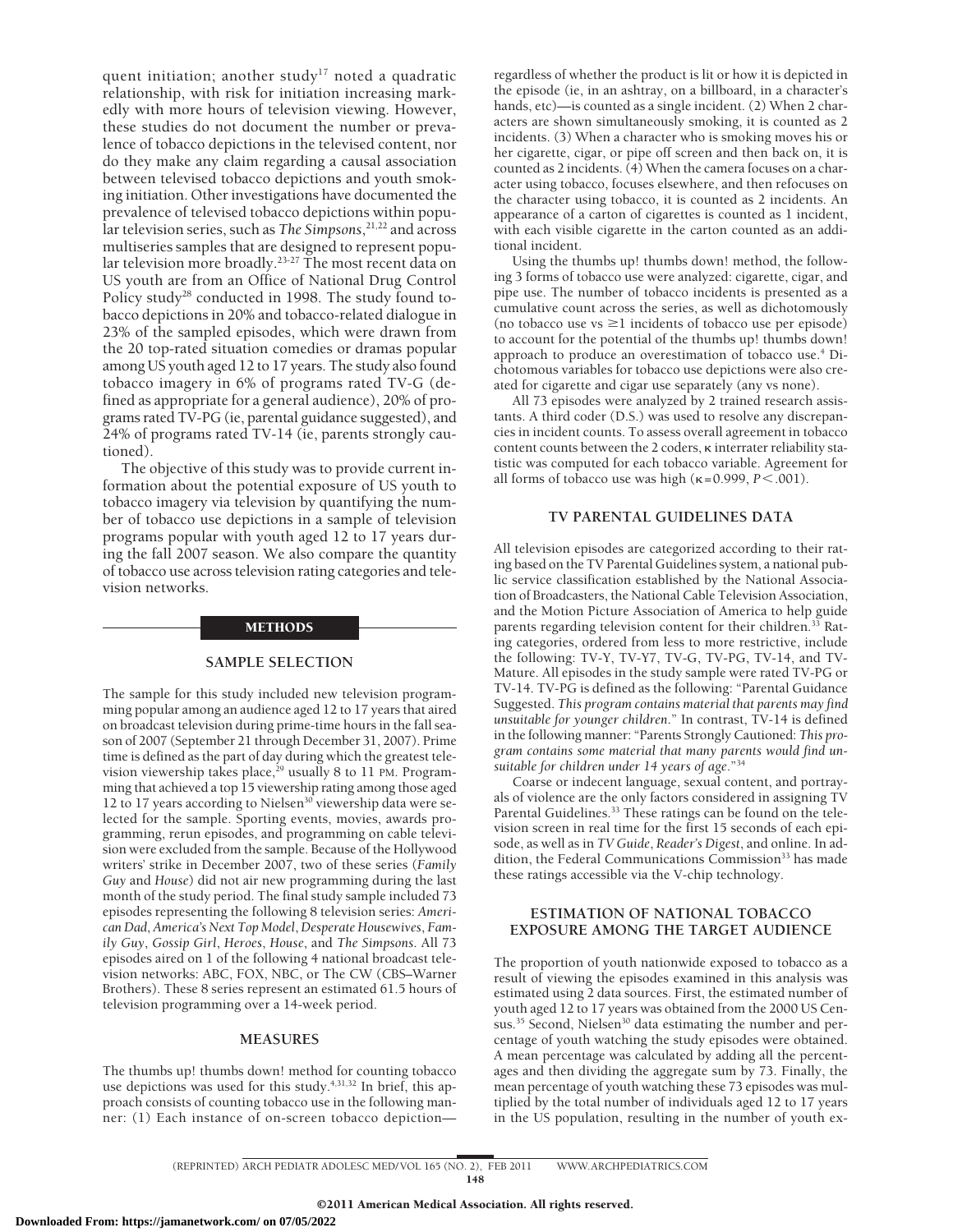#### **Table 1. Tobacco Depictions Among 73 Episodes**

|                                   |                                        | <b>Depictions</b>               |                                               |                                               |                                 |                                               |                                               |  |
|-----------------------------------|----------------------------------------|---------------------------------|-----------------------------------------------|-----------------------------------------------|---------------------------------|-----------------------------------------------|-----------------------------------------------|--|
| <b>Series Name (Network)</b>      | <b>Total No. of</b><br><b>Episodes</b> |                                 | <b>Cigarette</b>                              |                                               | Cigar                           |                                               |                                               |  |
|                                   |                                        | <b>Absolute</b><br><b>Count</b> | <b>Median</b><br>$(10R)$ [Range] <sup>a</sup> | <b>Episodes With</b><br>$\geq$ 1 Depiction, % | <b>Absolute</b><br><b>Count</b> | <b>Median</b><br>$(10R)$ [Range] <sup>a</sup> | <b>Episodes With</b><br>$\geq$ 1 Depiction, % |  |
| American Dad (FOX)                | 8                                      | 57                              | $0.5(0-10)[0-36]$                             | 50.0                                          | 21                              | $0.5(0-5)[0-10]$                              | 50.0                                          |  |
| America's Next Top Model (The CW) | 13                                     | 157                             | 1 (0-4) $[0-122]$ <sup>b</sup>                | 69.2                                          | $\mathbf{0}$                    |                                               | $\mathbf{0}$                                  |  |
| Desperate Housewives (ABC)        | 8                                      | 4                               | $0 [0-4]$                                     | 12.5                                          |                                 | $0 [0-1]$                                     | 12.5                                          |  |
| <b>Family Guy (FOX)</b>           | 8                                      | 11                              | $1(0-1.5)$ [0-5]                              | 62.5                                          | $\mathbf{0}$                    | 0                                             | $\mathbf{0}$                                  |  |
| Gossip Girl (The CW)              |                                        | $\mathbf{0}$                    |                                               | $\Omega$                                      | $\mathbf{0}$                    | O                                             |                                               |  |
| Heroes (NBC)                      | 11                                     | $\mathbf{0}$                    | 0                                             | $\mathbf{0}$                                  | $\mathbf{0}$                    |                                               | $\mathbf{0}$                                  |  |
| House (FOX)                       | 9                                      | 13                              | $0 [0-8]$                                     | 22.2                                          | $\mathbf{0}$                    | $0 [0-8]$                                     | $\mathbf{0}$                                  |  |
| The Simpsons (FOX)                |                                        | 29                              | $0(0-6)$ $[0-20]$                             | 42.9                                          |                                 | $0(0-6)[0-7]$                                 | 14.3                                          |  |
| <b>Overall</b>                    | 73                                     | 271                             | $0(0-1)$ $[0-122]$                            | 32.9                                          | 29                              | $0 [0-10]$                                    | 8.2                                           |  |

Abbreviation: IQR, interquartile range.

 $aP = .003$ ; Difference in proportions of episodes with at least 1 tobacco depiction by  $\chi^2$  test.

**bComputed after exclusion of the outlier episode that contained 122 incidents of cigarette use.** 

| <b>Depicted Use</b>                            |                                 | <b>TV-PG Episodes</b><br>$(n=20)$               |                                               |                                 |                                                   |                                               |                      |
|------------------------------------------------|---------------------------------|-------------------------------------------------|-----------------------------------------------|---------------------------------|---------------------------------------------------|-----------------------------------------------|----------------------|
|                                                | <b>Absolute</b><br><b>Count</b> | <b>Median</b><br>$(IQR)$ [Range]                | <b>Episodes With</b><br>$\geq$ 1 Depiction, % | <b>Absolute</b><br><b>Count</b> | <b>Median</b><br>$(IQR)$ [Range]                  | <b>Episodes With</b><br>$\geq$ 1 Depiction, % | P Value <sup>a</sup> |
| Cigarette<br>Cigar<br>All tobacco <sup>b</sup> | 168<br>179                      | 1 (0-4) [0-122]<br>$0 [0-7]$<br>1 (0-5) [0-122] | 50.0<br>5.0<br>60.0                           | 102<br>22<br>126                | $0(0-1)$ $[0-36]$<br>$0 [0-10]$<br>$0(0-1)[0-46]$ | 26.4<br>9.4<br>32.1                           | .09<br>.99<br>.03    |

Abbreviation: IQR, interquartile range.

<sup>a</sup> Difference in proportions of episodes with at least 1 tobacco depiction by  $\chi^2$  test.

<sup>b</sup>Combination of cigarette, cigar, and pipe use depictions. Absolute counts do not sum to 100.0% because pipe use is not reported owing to the rarity of depictions.

posed to tobacco as a direct result of the programming examined in this study.

# **STATISTICAL ANALYSIS**

Statistical analysis was performed using commercially available software (SAS version 9.1; SAS Institute, Cary, North Carolina).36 Descriptive statistics include the median and interquartile range as measures of dispersion, as well as the absolute count of tobacco use depictions. Two-sided  $\chi^2$  testing was used to compare TV Parental Guidelines categories and television networks by tobacco use (dichotomized as none vs  $\geq$  1 depictions), with episode as the unit of analysis. For contingency tables with at least 20% of cells containing fewer than 5 observations, Fisher exact test *P* values are reported.

#### RESULTS

Of 73 episodes examined, 40% (n=29) included at least 1 depiction of tobacco use, 33% (n=24) showed 1 or more depictions of cigarette use, and  $8\%$  (n=6) demonstrated at least 1 depiction of cigar use. Most tobacco depictions were of cigarettes, amounting to 271 total incidents in 61.5 total hours of programming analyzed, for a mean of 4.4 incidents per hour (**Table 1**). Given the low incidence of pipe use, data are not shown for this product (data are available on request from author J.C.). Two of the series, *Heroes* and *Gossip Girl*, amounting to 20 episodes (or more than one-quarter of the study sample), did not include any depictions of tobacco use.

More than one-quarter  $(27\% \; [n=20])$  of episodes examined in this study were rated TV-PG, in contrast to 73% (n=53) of episodes rated TV-14 (**Table 2**). When comparing the proportion of episodes with any tobacco use, significantly more episodes rated TV-PG contained at least 1 tobacco depiction vs programming rated TV-14 (60% vs 32%, *P*=.03). While exactly half (50% [n=10]) of episodes rated TV-PG had at least 1 cigarette depiction compared with just over one-quarter  $(26\% \; [n=14])$ of episodes rated TV-14, this difference was not statistically significant (*P*=.09). In contrast, twice as many episodes rated TV-14 (9%  $[n=5]$ ) had 1 or more cigar depictions vs those rated TV-PG  $(5\%$  [n=14]), but this difference was also not statistically significant (*P*=.99). The median number of cigarette use depictions was 1 (interquartile range, 0-4) among episodes rated TV-PG compared with a median of 0 (interquartile range, 0-1) among episodes rated TV-14.

Most analyzed episodes aired on FOX (44% [n=32]) network, followed by The CW (30% [n=22]), NBC (15% [n=11]), and ABC (11% [n=8]) (**Table 3**). All episodes shown on NBC were rated TV-14, yet none contained tobacco depictions. In contrast, more than half of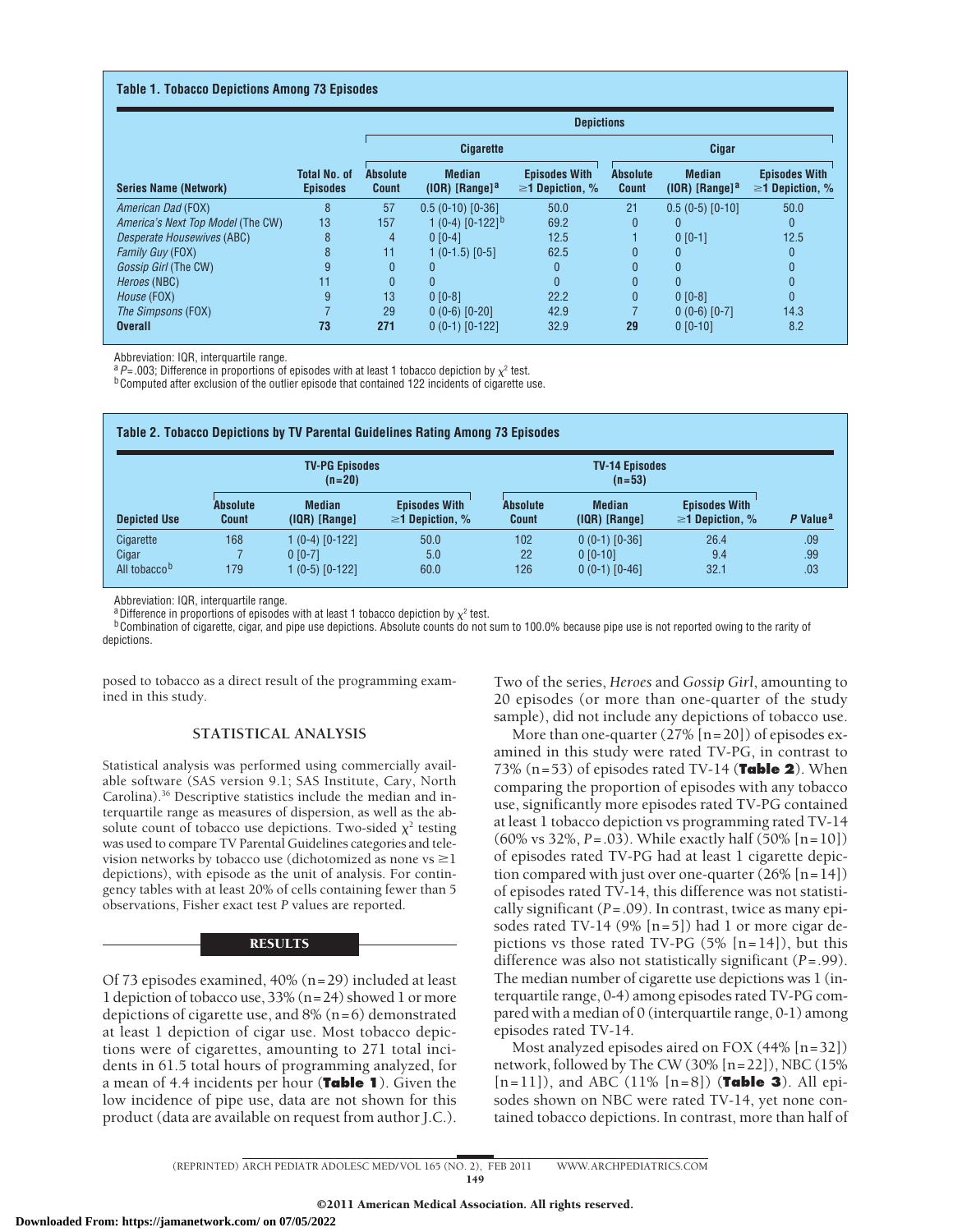| <b>Cigarette</b>       |                                 |                                  |                                               | Cigar                           |               |                                                             | All Tobacco <sup>a</sup>        |                                  |                                               |
|------------------------|---------------------------------|----------------------------------|-----------------------------------------------|---------------------------------|---------------|-------------------------------------------------------------|---------------------------------|----------------------------------|-----------------------------------------------|
| <b>Network</b>         | <b>Absolute</b><br><b>Count</b> | <b>Median</b><br>$(10R)$ [Range] | <b>Episodes With</b><br>$\geq$ 1 Depiction, % | <b>Absolute</b><br><b>Count</b> | <b>Median</b> | <b>Episodes With</b><br>(IOR) [Range] $\geq$ 1 Depiction, % | <b>Absolute</b><br><b>Count</b> | <b>Median</b><br>$(10R)$ [Range] | <b>Episodes With</b><br>$\geq$ 1 Depiction, % |
| $ABC(n=8)$             | 4                               | $0 [0-4]$                        | 12.5                                          |                                 | $0 [0-1]$     | 12.5                                                        | $5^{\circ}$                     | $0(0-0.5)$ $[0.5-4]$             | 25.0                                          |
| The CW $(n=22)$        | 157                             | $0(0-2)$ $[0-122]$               | 40.9                                          | $\mathbf{0}$                    | $\Omega$      | $\mathbf{0}$                                                | 157                             | $0(0-2)$ $[0-122]$               | 40.9                                          |
| $FOX (n = 32)$         | 109                             | $0(0-3)$ $[0-36]$                | 43.8                                          | 28                              | $0 [0-10]$    | 15.6                                                        | 143                             | $(0-5)$ $[0-46]$                 | 56.3                                          |
| $NBC(n=11)$            | $\overline{0}$                  | $\mathbf{0}$                     |                                               | $\mathbf{0}$                    | $\mathbf{0}$  | 0.0                                                         | $\Omega$                        | $\Omega$                         | 0                                             |
| P value $\overline{P}$ | .01                             |                                  |                                               | .12                             |               |                                                             | .004                            |                                  |                                               |

Abbreviation: IQR, interquartile range.

 $a^2$ Combination of cigarette, cigar, and pipe use depictions. Absolute counts do not sum to 100.0% because pipe use is not reported owing to the rarity of depictions. of depictions.<br><sup>b</sup>Difference in proportions of episodes with at least 1 tobacco depiction by  $\chi^2$  test.

the programming on The CW contained tobacco use depictions; episodes on this network were evenly distributed across rating categories TV-PG and TV-14.

Significant differences were noted in the distribution of TV Parental Guidelines across television networks (*P*=.003). Television programming that aired on NBC was exclusively rated TV-14 (100%, n=1), while most episodes on ABC (75%) and FOX (81%) were rated TV-14, and episodes on The CW were almost evenly distributed across the 2 ratings categories, with 45% rated TV-14 and 55% rated TV-PG.

The greatest proportion of episodes with at least 1 tobacco depiction was observed on FOX (44%), followed by The CW (41%), yet a higher absolute count of tobacco depictions was observed on The CW (n=157), followed by FOX (n=143). When comparing the proportions of episodes with 1 or more tobacco use depictions across all networks, significantly greater proportions of FOX and The CW episodes contained tobacco use (*P*=.004) than was observed in ABC and NBC programming. Nationally, the estimated number of youth aged 12 to 17 years who were exposed to tobacco use as a result of the television programming examined in this study was 940 000.

### **COMMENT**

This is the first study in almost a decade that documents the incidence and proportion of tobacco depictions in a multiseries sample of television programming popular among US youth. Findings indicate that almost 40% of television programming most popular among youth aged 12 to 17 years includes tobacco depictions. Perhaps the most striking observation was that a higher proportion of tobacco use depictions was found among programs rated TV-PG compared with those rated TV-14, indicating that exposure to tobacco use may skew toward youth of younger ages, resulting in earlier exposure to this behavior. In fact, approximately half of all TV-PG–rated programming included some level of tobacco depictions. Estimates project that 940 000 (almost 1 million) youth were exposed to tobacco depictions on television during this single fall programming season.

This study included 1 reality (or allegedly unscripted) television series, *America's Next Top Model*.

This popular series includes an episode in which there were 122 incidents of cigarette use. This incidence far exceeds that of any other single episode in this sample. As a result, analyses were performed with and without this outlier; tests of differences in the proportion of tobacco use depictions were consistent (data are available from author J.C.).

This study has several important limitations. Because the sample included only new and popular television programming and was reduced as a direct result of the writer's strike during the study interval, this study underestimates the total amount of exposure to tobacco depictions. In fact, Nielsen<sup>30</sup> data indicate that the typical US youth aged 12 to 17 years watches on average 3 hours 20 minutes of television per day, or 200 minutes per day. Our study captured tobacco use during 61.5 hours (3690 minutes) of television during the 98-day study period, reflecting a mean of 38 minutes per day. If this estimate is taken as a fraction of the daily mean for a typical US teen, the programming examined in this study represents only 19%, or less than one-fifth, of a US youth's mean daily television consumption.<sup>37</sup>

Future research is warranted to better understand what, if any, effect exposure to televised tobacco depictions has on youth tobacco use initiation, particularly given the high level of television viewing among youth audiences. It is likely that multiple media channels provide exposure to tobacco depictions and, as such, may stimulate a similar effect. Ideally, samples should include a broad portfolio of programming popular among youth, with particular attention to cable and reality television programming.

Public health officials should urge television networks to eliminate all depictions of tobacco use in youth programming. Until then, TV Parental Guidelines should be adjusted so that programs featuring tobacco use are rated TV-MA (mature audience only).

### **CONCLUSIONS**

Current TV Parental Guidelines do not consider any form of substance use, including tobacco, in determining a program rating.<sup>33</sup> The strong evidence linking youth exposure to tobacco depictions in movies to initiation of smoking among youth should serve as a rationale for including tobacco use depictions as a criterion for rating program-

(REPRINTED) ARCH PEDIATR ADOLESC MED/ VOL 165 (NO. 2), FEB 2011 WWW.ARCHPEDIATRICS.COM 150